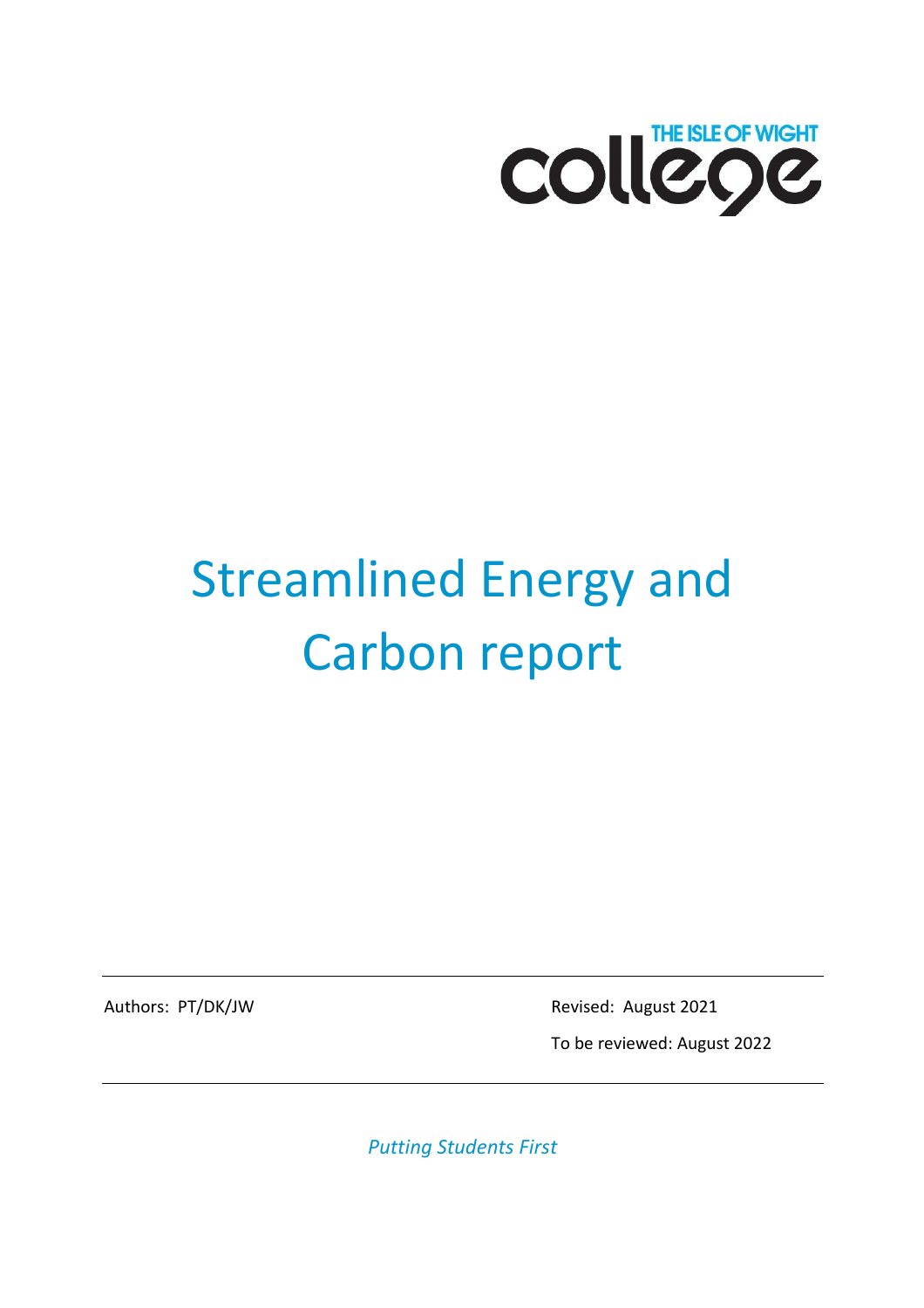#### **Background**

The Companies (Directors' Report) and Limited Liability Partnerships (Energy and Carbon Report) Regulations 2018 (the 2018 Regulations) implement the government's policy on Streamlined Energy and Carbon Reporting (SECR). Whilst college corporations are outside of the scope of the 2018 Regulations, the college accounts direction encourages them to make equivalent disclosures on theirwebsite. This guidance aims to support corporations by providing an overview of the 2018 Regulations.

The 2018 Regulations are designed to increase awareness of energy costs within organisations,provide them with data to inform adoption of energy efficiency measures and to help them to reduce their impact on climate change. They also seek to provide greater transparency for stakeholders.

#### Reporting

Corporations making the disclosure should include, as a minimum:

- its annual UK energy use (in KWh) as a minimum relating to gas, purchased electricity andtransport fuel and associated greenhouse gas emissions (in tonnes of carbon dioxide equivalent (CO2e))
- the methodology used to calculate the required information
- a narrative of measures taken to improve energy efficiency in the period of the report
- an emissions intensity ratio chosen by the corporation. Intensity ratios compare emissionsdata with an appropriate business metric or financial indicator, such as staff numbers, to allow comparison over time or with other organisations
- in future years, the prior year equivalent figures should also be disclosed for comparison,but this is not required in the first year.

### **Methodology**

There are several widely recognised independent standards available and the standard used in the information presented set out below is the GHG Reporting Protocol-Corporate Standard. Emissionsare defined under three different Scopes by the GHG Protocol.

#### Measures to improve energy efficiency

Key actions to improve energy efficiency in the College, be it implemented or in progress, include:

- Replacement of College vehicles with electric powered stock
- Accommodation refurbishment to refit or replace old accommodation with more energy efficient buildings including energy efficient doors and windows and to translate lighting toLED systems
- Working with the Public Sector Decarbonisation Scheme (PSDS) to install low carbon heatingsystems such as heat pumps
- Promotion of cycle schemes to staff and students.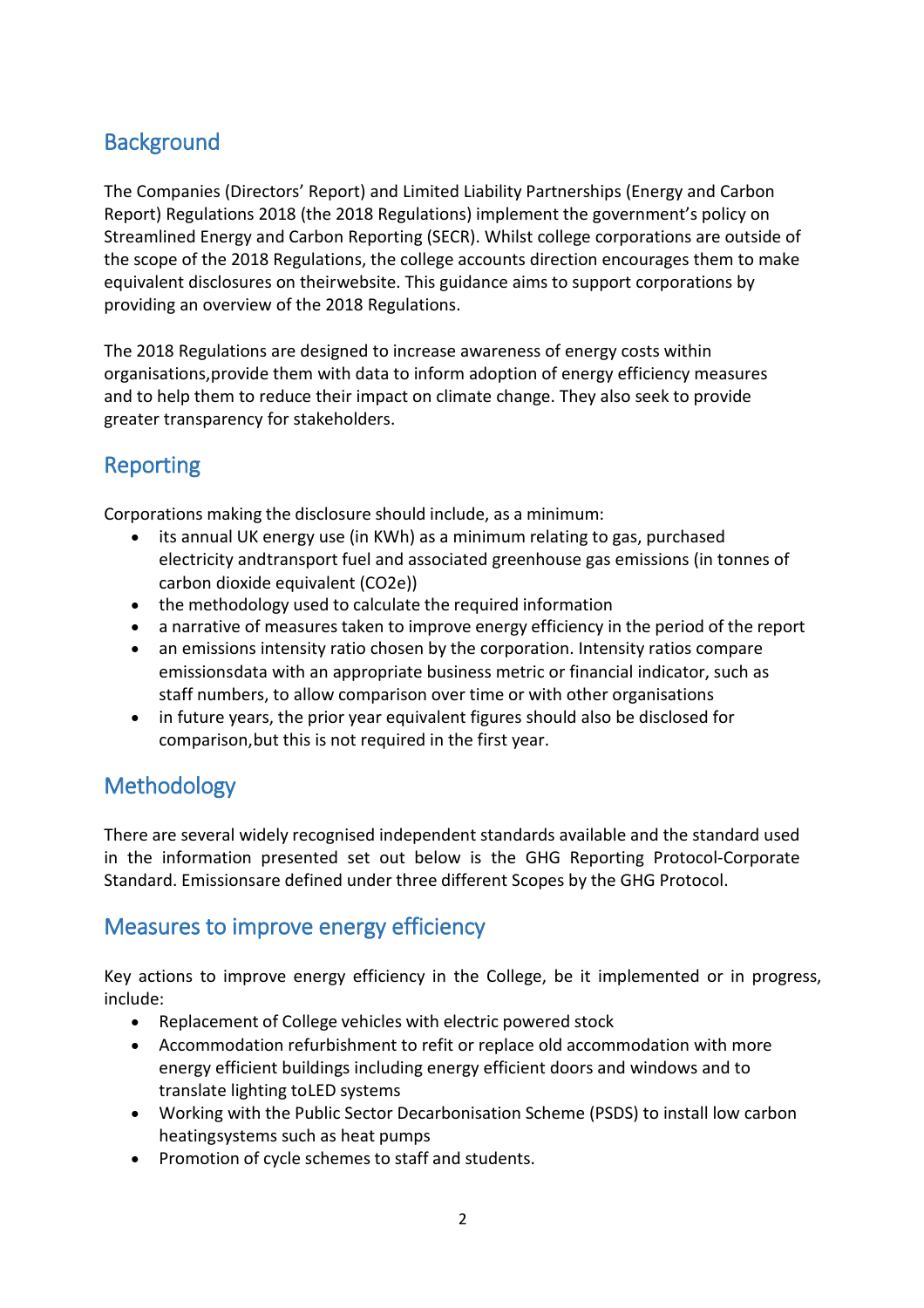## Greenhouse gas emissions and energy use data for the period 1 August to 31 July

|                                                      | 2019/20   | 2020/21   | 2021/22 | 2022/23 | 2023/24 |  |  |
|------------------------------------------------------|-----------|-----------|---------|---------|---------|--|--|
| Energy consumption used to calculate emissions (kWh) | 3,680,902 | 3,505,281 |         |         |         |  |  |
| <b>Energy consumption breakdown</b>                  |           |           |         |         |         |  |  |
| Gas                                                  | 2,122,663 | 1,947,122 |         |         |         |  |  |
| Electricity                                          | 1,516,029 | 1,535,878 |         |         |         |  |  |
| Transport fuel                                       | 42,210    | 22,281    |         |         |         |  |  |
| Scope 1 emissions (metric tonnes)                    |           |           |         |         |         |  |  |
| Gas consumption                                      | 390.29    | 356,63    |         |         |         |  |  |
| Owned transport                                      | 1.68      | 1.58      |         |         |         |  |  |
| Total scope 1                                        | 391.97    | 358,21    |         |         |         |  |  |
| <b>Scope 2 emissions</b>                             |           |           |         |         |         |  |  |
| Purchased electricity                                | 353.45    | 326,11    |         |         |         |  |  |
| <b>Scope 3 emissions</b>                             |           |           |         |         |         |  |  |
| <b>Business travel</b>                               | 8.59      | 2,89      |         |         |         |  |  |
| <b>TOTAL GROSS EMISSIONS</b>                         | 754.01    | 678,22    |         |         |         |  |  |
|                                                      |           |           |         |         |         |  |  |
| Intensity ratio                                      |           |           |         |         |         |  |  |
| Tonnes CO2e per member of staff                      | 2.83      | 2.76      |         |         |         |  |  |

https:/[/www.gov.uk/government/publications/college-corporation-financial-management-good-practice-guides/streamlined-energy-and-carbon-reporting-for-college](http://www.gov.uk/government/publications/college-corporation-financial-management-good-practice-guides/streamlined-energy-and-carbon-reporting-for-college-)corporations